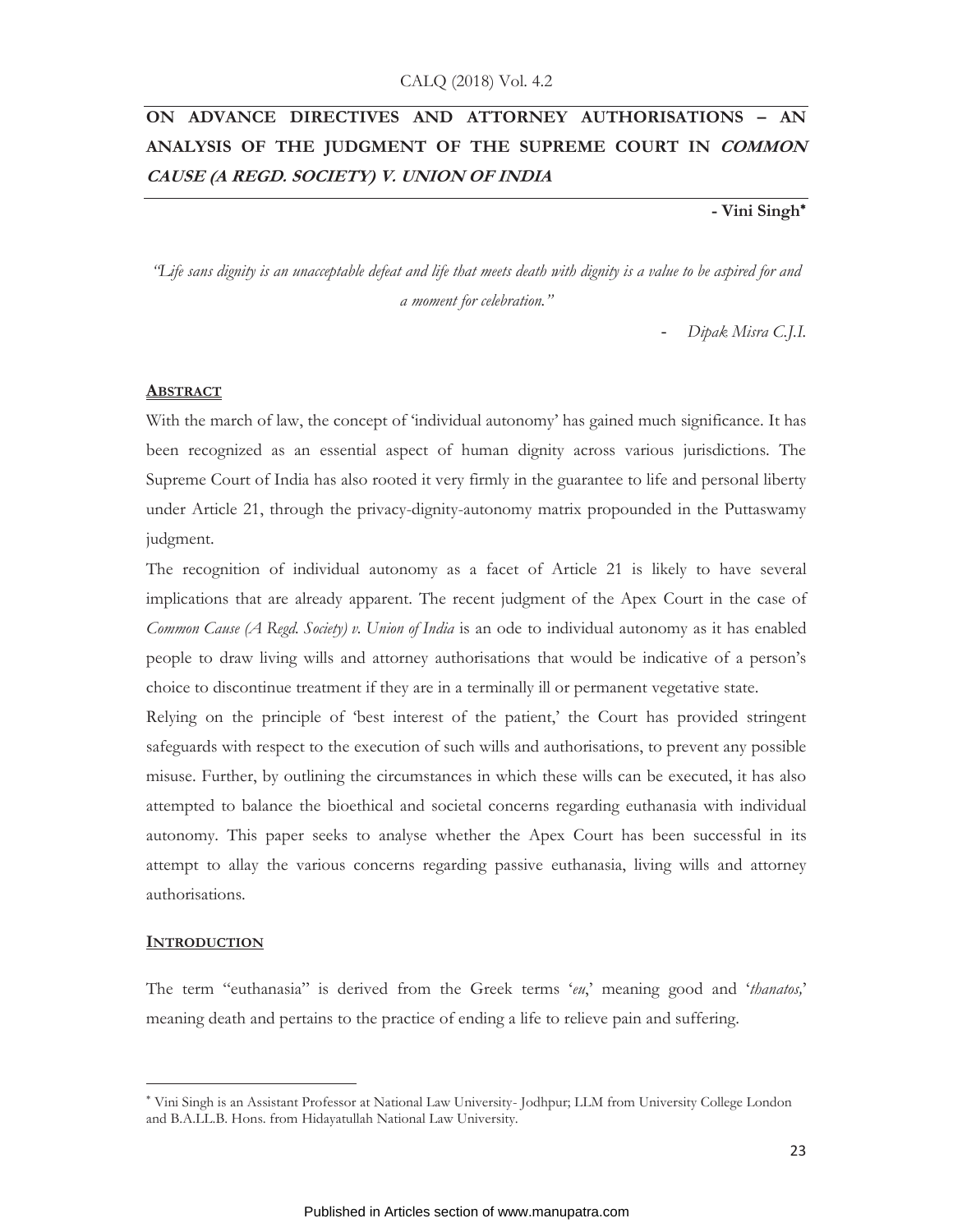<sup>1</sup> However, the issue of euthanasia is not as simple as the literal translation of the term. The issue is not only contentious, but is also very complex, being one which involves several moral, ethical, societal and economic aspects. It has plagued humankind since ancient times and has occupied the centre-stage on the intersection between bioethics and law.<sup>2</sup>

While proponents of euthanasia bank on the right to self-determination and the futility of prolonging a life without meaning and dignity, the opponents of the practice believe that emphasis must be given to palliative care, and that legalising euthanasia would be violative of the principle of sanctity of life. Therefore, most jurisdictions have attempted to achieve an equilibrium between these viewpoints and have only permitted passive euthanasia i.e. withdrawal of life sustaining measures, with adequate safeguards for persons who are terminally ill or in a permanent vegetative state.<sup>3</sup>In addition to permitting passive euthanasia, many jurisdictions, such as U.K., Canada, Netherlands, Switzerland and Singapore also permit issuance of advance directives with requisite safeguards.<sup>4</sup>

In view of the international jurisprudence, the Supreme Court of India in the case of *Aruna*  Ramchandra Shanbaug v. Union of India,<sup>5</sup> upheld the right to die with dignity and permitted passive euthanasia for persons who are terminally ill or in a permanent vegetative state. However, the ruling was silent on the mechanism by which an individual could exercise his/her right to bodily autonomy and express his/her wishes with respect to withdrawal of treatment. The Supreme Court received another opportunity to rule on the matter when a writ petition was filed before it by the NGO, 'Common Cause' seeking guidelines for execution and implementation of advance directives and attorney authorisations, in order to exercise the right to die with dignity. The

5 (2011) 4 SCC 454.

6 (2018) 5 SCC 1

<sup>1</sup>Edward J. Gurney, *Is There a Right to Die – A Study of the Law of Euthanasia,* 3 CUMB.-SAMFORD L. REV. 235 (1972).

<sup>2</sup> John D. Papadimitriou et. al, *Euthanasia and Suicide in Antiquity: Viewpoint of the Dramatists and Philosophers,* 100 (1) J.R.Soc. Med. 25-28 (2007).

<sup>&</sup>lt;sup>3</sup>'Most jurisdictions have allowed passive euthanasia as opposed to active euthanasia which involves an overt act on the part of the physician such as injecting a lethal substance to the patient." Subhash C. Singh, *Euthanasia and Assisted Suicide,* 54(2) JILI 196-231 (2012).

<sup>4</sup> "An Advance Directive is a legal document explaining one's wishes about medical treatment if one becomes incompetent or unable to communicate." Vicki J. Bowers, *Advance Directives: Peace of Mind Or False Security,* 26 Stetson L. Rev. 678 -725 (1996).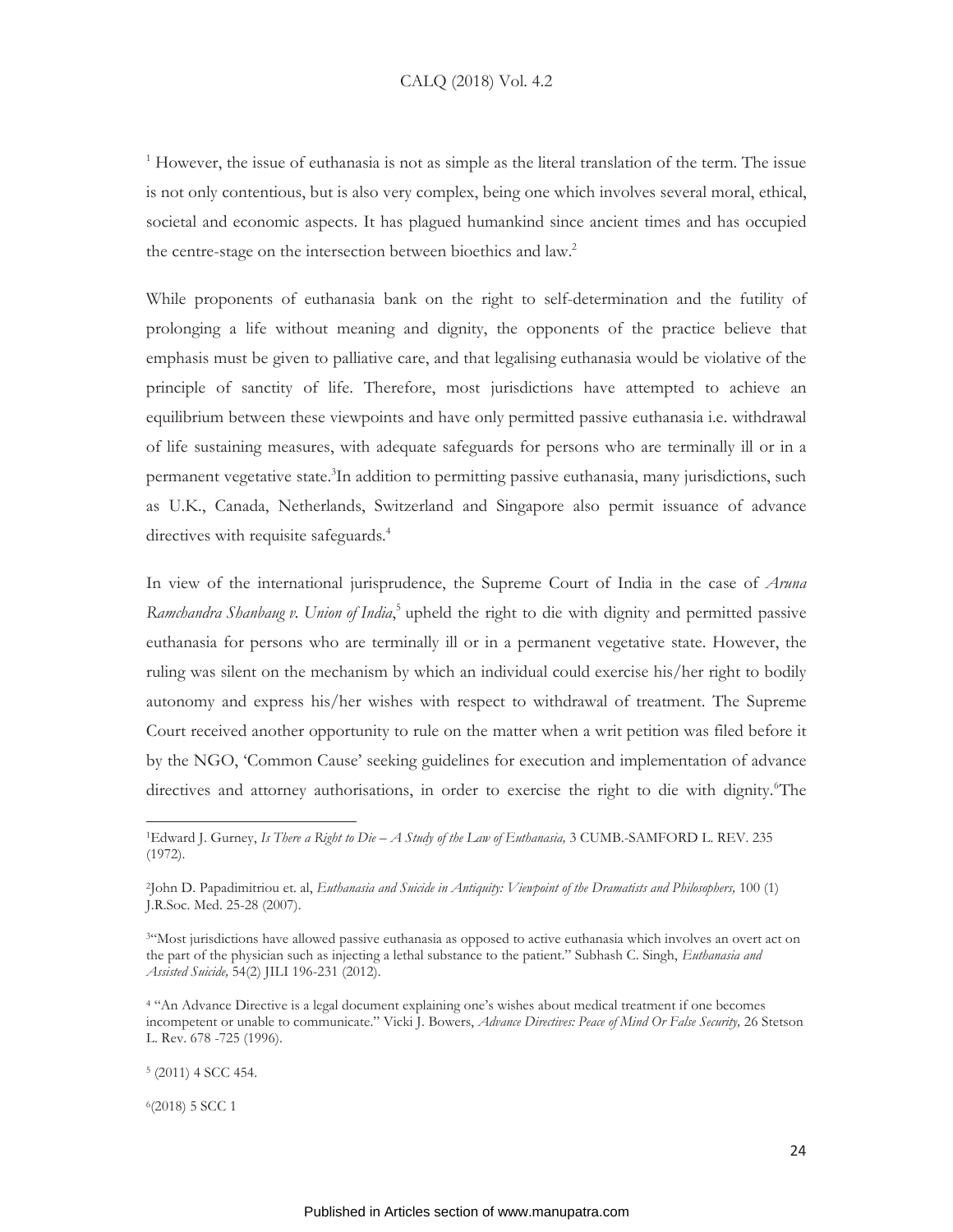Court upheld the said right in view of its ruling in the case of *Justice K.S. Puttaswamy v. Union of*  India<sup>7</sup>, wherein it explored the interrelationship between privacy, dignity and autonomy, and grounded the same in Article 21. Further, in order to prevent the misuse of these directives and authorisations by family members or physicians, the Court has issued detailed guidelines for their implementation and execution. This paper is an attempt to examine the issue of euthanasia in view of this judgment of the Apex Court and to analyse the guidelines issued in the same.

#### **BACKGROUND TO THE JUDGMENT**

The issue as to whether the right to die forms a part of the guarantee under Article 21 was first raised before the Apex Court in *P. Rathinam v. Union of India<sup>8</sup>* , wherein a constitutional challenge was raised to Section 309 of the Indian Penal Code, 1860 ["**IPC**"], i.e. attempt to commit suicide. Relying on the judgment of *Maruti Shripati Dubal v. State of Maharashtra<sup>9</sup>*, the Court held that since fundamental rights have both positive and negative content, the right to life would include the right to die and therefore, Section 309 of the IPC was unconstitutional.

Thereafter, in *Gian Kaur v. State of Punjab<sup>10</sup>*, a challenge was raised to the constitutionality of Section 306 of the IPC, i.e. abetment to suicide. Herein, relying on *P. Rathinam<sup>11</sup>*, it was argued that abetment to suicide could not be penalised as the abettor was only assisting in enforcement of a fundamental right. The Court set aside its ruling in *P. Rathinam<sup>12</sup>* and opined that all fundamental rights are not the same and hence the same standard must not be applied to them. Therefore, while the guarantees under Article 19 have a negative component,Article 21 cannot be read in a similar manner. Further, even if Article 21 is interpreted in such a fashion, suicide could notbe treated as a part of it, as it always involves an overt act by the person committing suicide. Thus, an unnatural termination of life could not be treated as a part of the right to life.

*<sup>7</sup> Justice K.S. Puttaswamy v. Union of India*(2017) 10 SCC 1, ['Puttaswamy'].

*<sup>8</sup>P. Rathinam v. Union of India*AIR 1994 SC 1844.

*<sup>9</sup>Maruti Shripati Dubal v. State of Maharashtra*(1986) 88 BOMLR 589.

*<sup>10</sup>Gian Kaur v. State of Punjab* (1996) 2 SCC 648.

*<sup>11</sup>* See *supra* note 9.

*<sup>12</sup>Id.*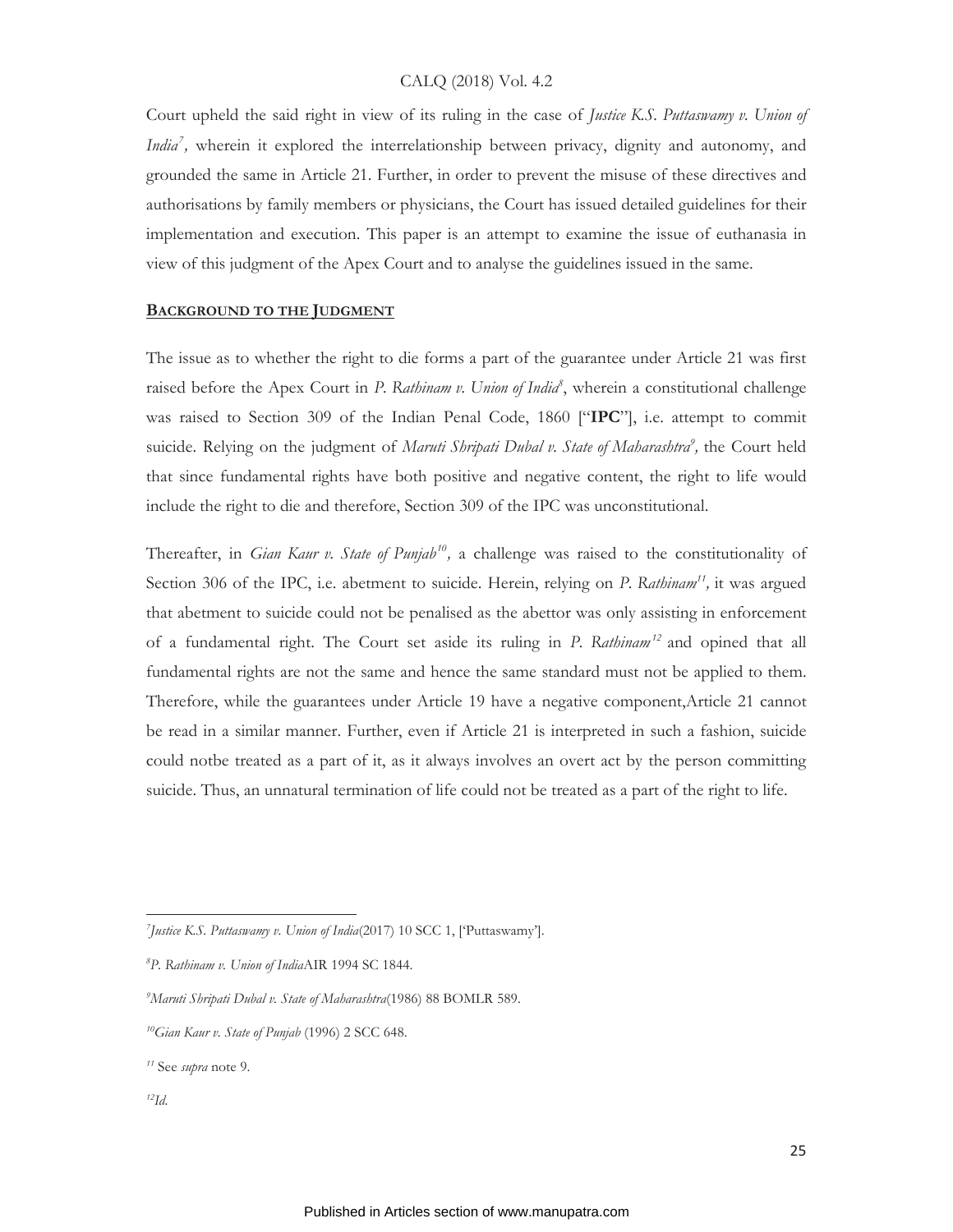However, the Court referred to the judgment of the House of Lords in *Airedale N.H.S. v. Anthony Bland<sup>13</sup>* and distinguished between "right to die" and "right to die with dignity". When a person is in permanent vegetative state or in a terminally ill state, the natural progression of death has already begun and death, without life support technology, is inevitable.

Thereafter, in *Shanbaug<sup>14</sup>*, the Court, for the very first time, dealt with the issue of permitting euthanasia. Aruna Shanbaug was a nurse in KEM hospital, Mumbai when she was brutally raped and sustained injuries that left her in a permanent vegetative state. She was cared for by the hospital staff and nurses over a very long period of time, however there was no improvement in her condition. Pinki Virani, a social activist, filed a writ petition on her behalf seeking permission for euthanasia for Aruna Shanbaug, however, it was held that she had no locus to file the petition as she could not be given the status of a next friend. However, the two-judge bench proceeded to rule on the issue, and relying again on *Airedale*<sup>15</sup> and other international jurisprudence, it held that passive euthanasia may be allowed for terminally ill patients or patients in a permanent vegetative state provided that certain safeguards are followed. Recognising the autonomy of the patient, the Court held that if the patient is conscious and capable of giving consent, his or her opinion must be taken, otherwise at least the opinion of a next friend is required, who should decide as the patient would have. The matter would then go to the High Court, where a division bench would be required to constitute a board of three competent doctors to examine the patient. It further held that these guidelines should be followed till the Parliament legislates on the matter.

## **A BRIEF OUTLINE AND ANALYSIS OF THE JUDGMENT IN COMMON CAUSE V. UNION OF INDIA**

### **I. Analysis of the concept of Euthanasia by the Bench**

The issue of right to die with dignity was raised again before the Apex Court by an NGO, Common Cause, through a writ petition seeking legalisation of "advance directives and attorney authorisations" in order to enable people who are terminally ill and/or in permanent vegetative state, to exercise the right to die with dignity. The matter was referred from a three -judge bench

*<sup>13</sup>Airedale N.H.S. v. Anthony Bland*[1993] A.C. 789.

*<sup>14</sup>* See *supra* note 5.

*<sup>15</sup>* See *supra* note 14.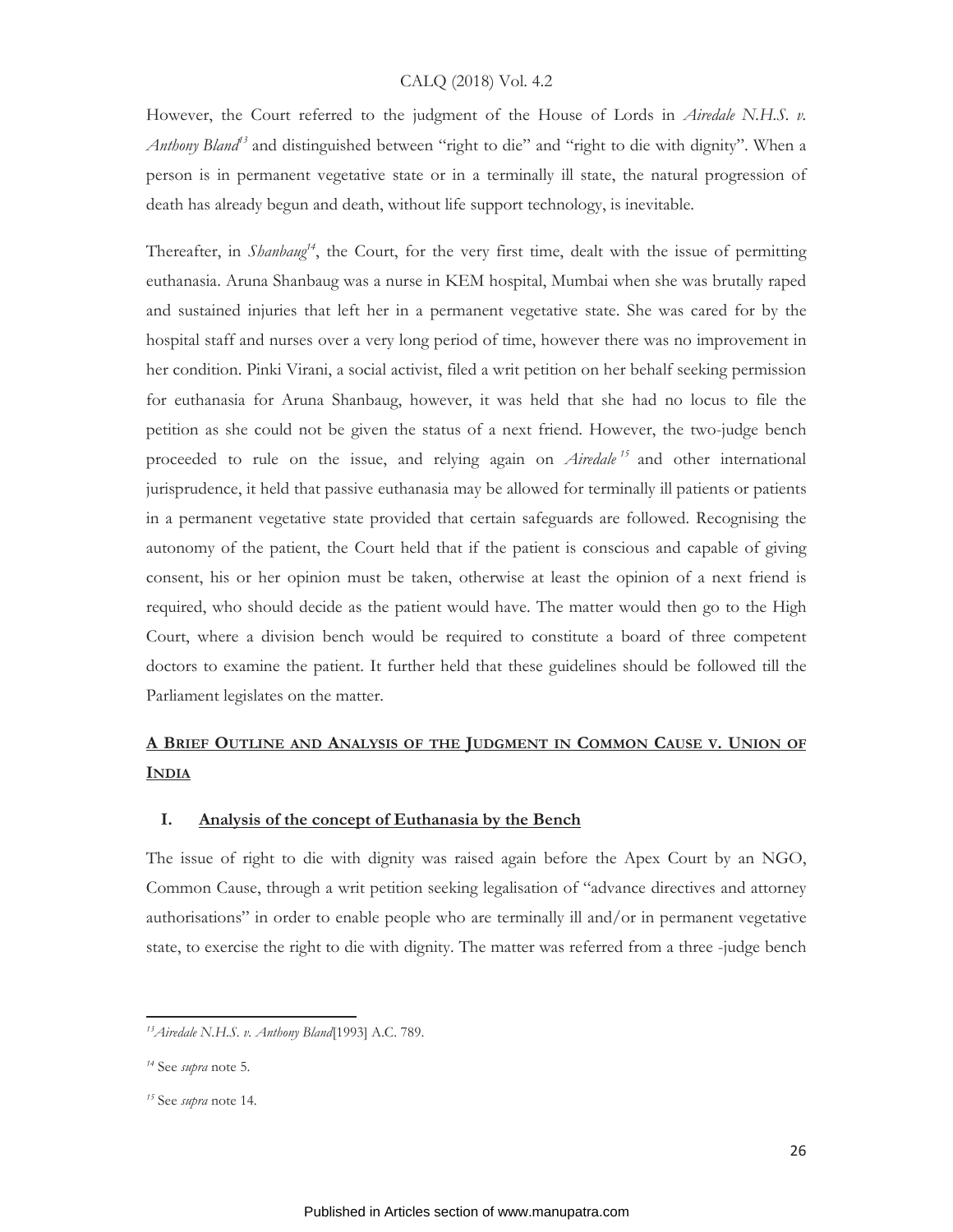to a five-judge bench comprising Dipak Misra C.J., A.M. Khanwilkar, D.Y. Chandrachud, A.K. Sikri and Ashok Bhushan J.J.

The bench has derived the right to die with dignity from the privacy-autonomy-dignity matrix within the guarantee under Article 21 as expounded by the nine-judge bench of the Apex Court in *Puttaswamy.<sup>16</sup>*It upheld the right of an individual, who is capable of consent, to issue "advance directives and attorney authorisations" to allow for withdrawal of futile treatment or life support technology, if the patient is terminally ill or in a permanent vegetative state. <sup>17</sup>Additionally, the bench has issued guidelines in order to prevent any possible misuse of such directives and provided the manner in which such directives may be executed in order to ensure a balance between law and bioethics. <sup>18</sup>

All the judges have analysed the moral, ethical and jurisprudential issues regarding the concept of euthanasia and advance directives in significant detail, in order to derive a basis for the right to execute such directives and attorney authorisations. For instance, the opinion by Dipak Misra C.J. for himself & Khanwilkar J., commences with a philosophical discourse on the value of life, and the futility of a life sans meaning and dignity. He has cited various authors, poets and philosophers such as Epicurus, Hemingway and Tennyson, who have propounded the idea that death is not an enemy and in fact, a death with dignity, as opposed to an undignified continuation of life is a cause for celebration. He has also taken note of the societal aspects associated with this issue, such as, the stigma that may attach to doctors who withdraw life support and the possibilities of misuse of such a provision by unscrupulous relatives, thereby highlighting the importance of meticulous drafting of a law regarding advance directives.<sup>19</sup>Similarly, Sikri J. relied upon Gandhian principles, precepts of various religions regarding human dignity, various international instruments and Mill's conception of individual autonomy<sup>20</sup> to derive the right to die with dignity from Article 21. He classifies it as a "hard case"

*<sup>16</sup>* See *supra* note 7.

<sup>17</sup>See *supra* note 9, at ¶¶187 and 202, 629.5, 629.10.

<sup>18</sup>*Id* at ¶¶197- 203, 508 -509.

<sup>19</sup>*Id* at ¶¶176-179.

<sup>20</sup>JOHN S. MILL, ON LIBERTY, (1859).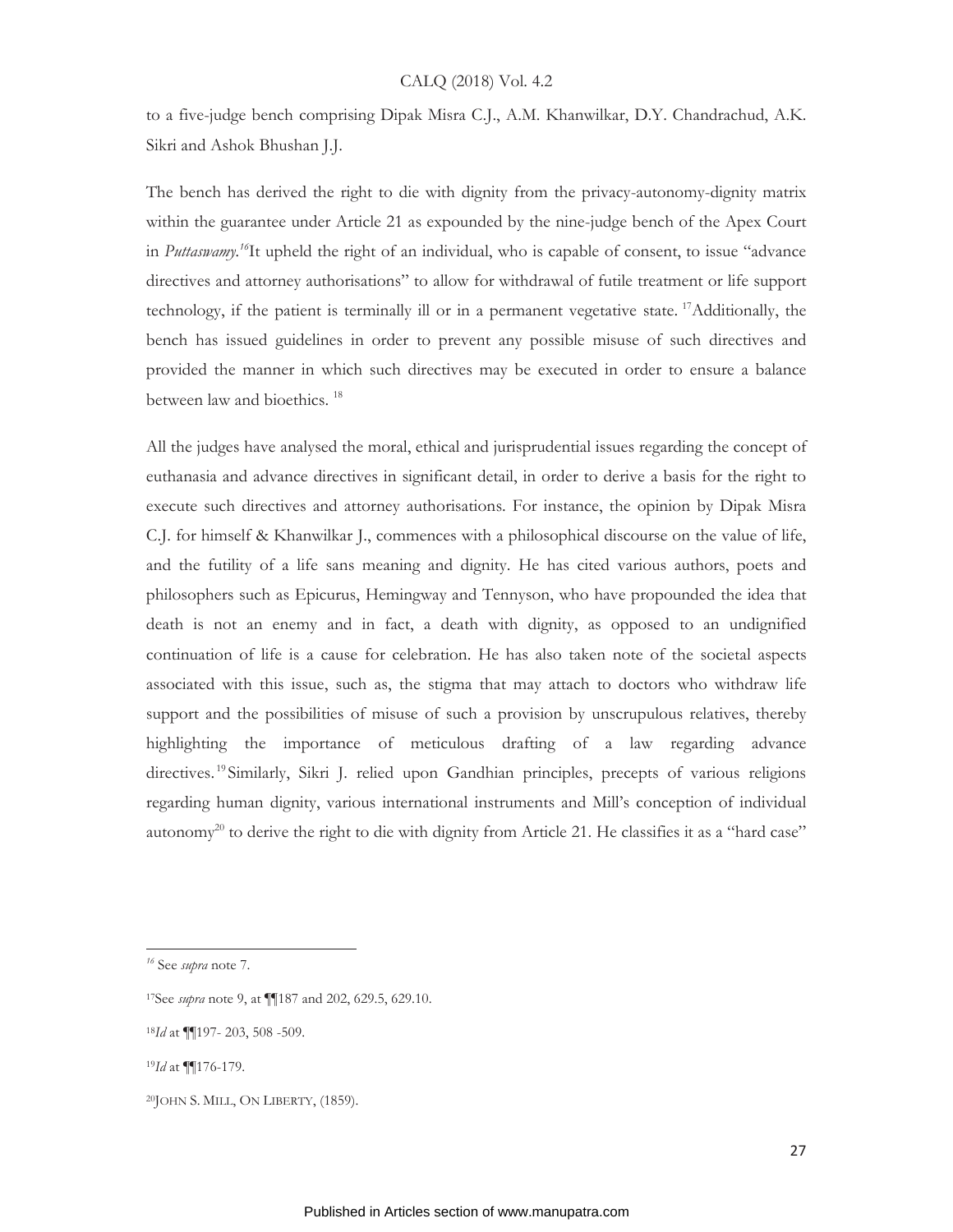as per Dworkin's conception, wherein several lawful choices are available and judicial discretion needs to be exercised in larger public interest.<sup>21</sup>

Further, Chandrachud J. has examined the issue of euthanasia in the context of the interrelationship between science, medicine, ethics and the constitutional principles of individual dignity and autonomy. He has emphasised the need to assess this right not only from an individual perspective but also from institutional, governmental and societal perspectives with a futuristic outlook.<sup>22</sup> Bhushan J. has also adopted a like approach and has traced the origin of the best interest standard, to be applied by medical professionals, in reference to the Hippocratic Oath and writings of Plato, and discussed various religious teachings as well regarding life and death.<sup>23</sup>

Further, all the members on the bench have examined the precedents set out by the Apex Court from *P.Rathinam<sup>24</sup>* to *Shanbaug<sup>25</sup>*, in order to uphold the right to die with dignity. To illustrate, Misra C.J. has opined that the Apex Court in its previous rulings had distinguished between the "right to die" and "the right to die with dignity." While the former could not be considered to be a part of the guarantee to life and personal liberty under Article 21, the latter could be derived from it in a limited manner, i.e. only in the form of passive euthanasia and only for terminally ill and/or patients in permanent vegetative state. Likewise, Sikri J. has discussed the various forms of euthanasia and its philosophy, morality and economics in reference to the opinion of the Court in *Shanbaug.<sup>26</sup>* In addition, Chandrachud J. and Bhushan J. have analysed the opinions in *Gian Kaur<sup>27</sup>*and *Shanbaug<sup>28</sup>* to draw out the distinction between the "right to die" and the "right to die with dignity." Further, they have also drawn parallels with the Transplantation of Human Organs and Tissues Rules, 2014<sup>29</sup>, that allow advance directives for transplantation of organs and

<sup>21</sup>RONALD DWORKIN, Law's Empire, (1986).

<sup>22</sup>*Supra* note 9, at ¶¶399 and 521.

<sup>23</sup>*Id* at ¶606.

*<sup>24</sup>Supra* note 9.

*<sup>25</sup>Supra* note 5.

*<sup>26</sup>Supra* note 5.

*<sup>27</sup>Supra* note 11.

*<sup>28</sup>Supra* note 5.

<sup>29</sup> § 24, Transplantation of Human Organs and Tissues Act, 1994.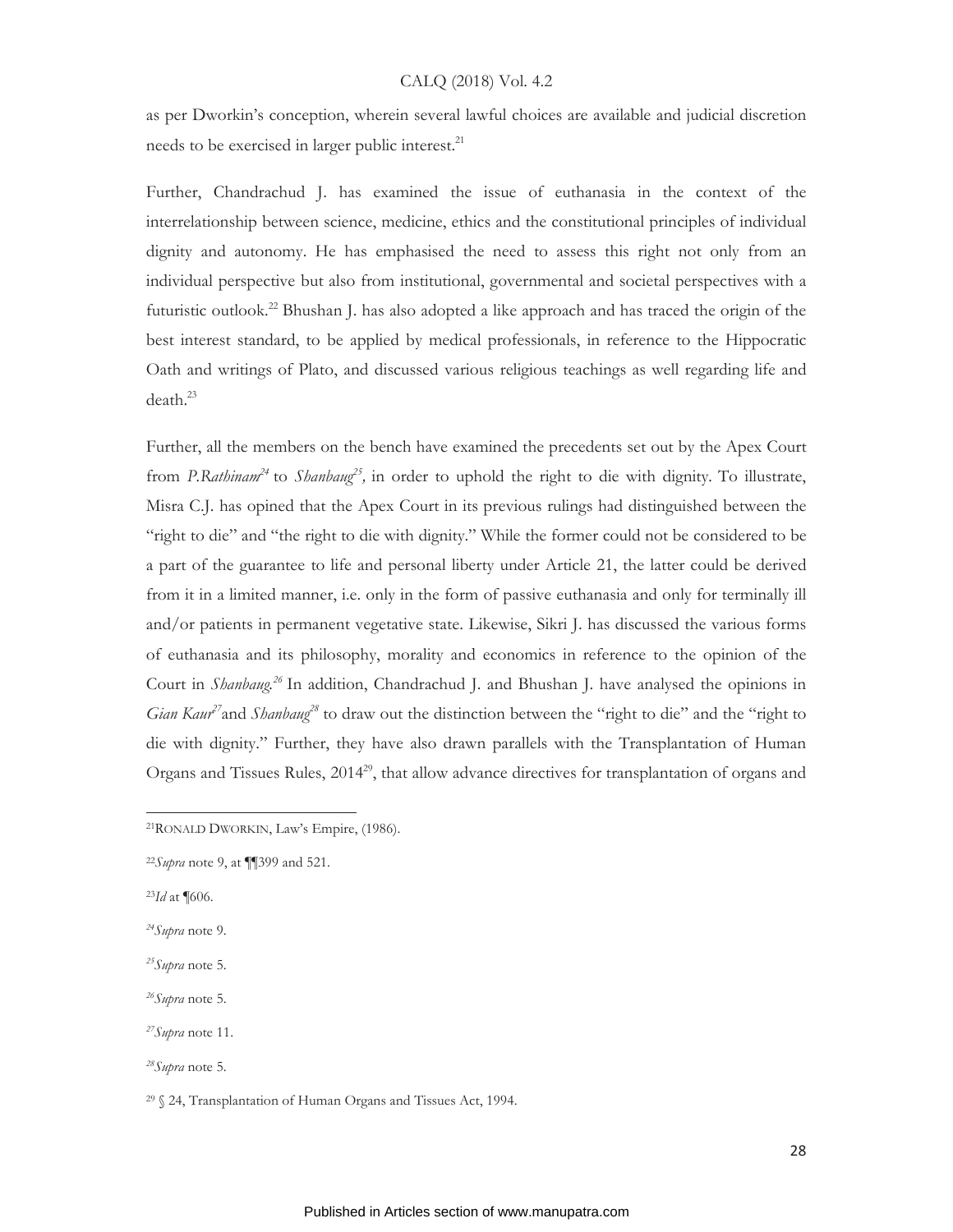the Mental Healthcare Act, 2017,that recognises advance directives for persons with mental illness and has specified the manner of recording and implementing such a directive, such as informed consent by the maker, the duties of the medical professional, the constitution of a medical review board, the appointment of representatives of the patient and the protection afforded to healthcare professionals. More importantly, the judges have leaned on the judgment in *Puttaswamy,<sup>30</sup>*wherein the Court had propounded the interrelationship between the concepts of dignity, privacy and individual autonomy to set the foundation for this right. They have focused on the concepts of value and quality of life that have been incorporated into our jurisprudence through several decisions of the Apex Court from *Maneka<sup>31</sup>*to *Puttaswamy<sup>32</sup>*, to establish the same.

#### **II. Comparative Jurisprudence referred to by the Bench**

The bench has heavily employed international jurisprudence on the subject in order to bolster its conclusions. Following the footsteps of the bench in *Shanbaug<sup>33</sup>*, all the judges have dissected the ruling of the House of Lords in *Airedale<sup>34</sup>*, wherein the House of Lords has considered libertarian as well as utilitarian viewpoints in allowing passive euthanasia for patients in a permanent vegetative state. While ruling on the issue of whether or not to allow withdrawal of life support from a patient in permanent vegetative state, it is opined that, in cases where patients are unlikely to recover and are in such a state that a large number of medical professionals hold the view that prolongation of life is not in the best interest of the patient, then an exception can be made to the principle of sanctity of life. In fact, giving treatment to a patient who does not wish to continue it, and which confers no benefit upon him, would amount to invasive manipulation of such a patient's body. It is also emphasised that to prevent misuse, the opinion of the Court must be sought in cases of any medical disagreement, dispute between next of kin, or a disagreement of next of kin with the medical opinion or absence of next of kin to give consent. Further, it is observed that prolongation of life in such cases as a lose-lose situation and the skill, labour and money that would be utilised in prolonging the life of the patient could be fruitfully employed in improving the condition of other patients, who if treated, may be able to lead a healthy life. However, despite permitting passive euthanasia, it refrained from developing any law

*<sup>30</sup>Supra* note 7.

*<sup>31</sup>Maneka Gandhi v. Union of India,* AIR 1978 SC 597.

*<sup>32</sup>Supra* note 7.

*<sup>33</sup>Supra* note 5.

*<sup>34</sup>Supra* note 14.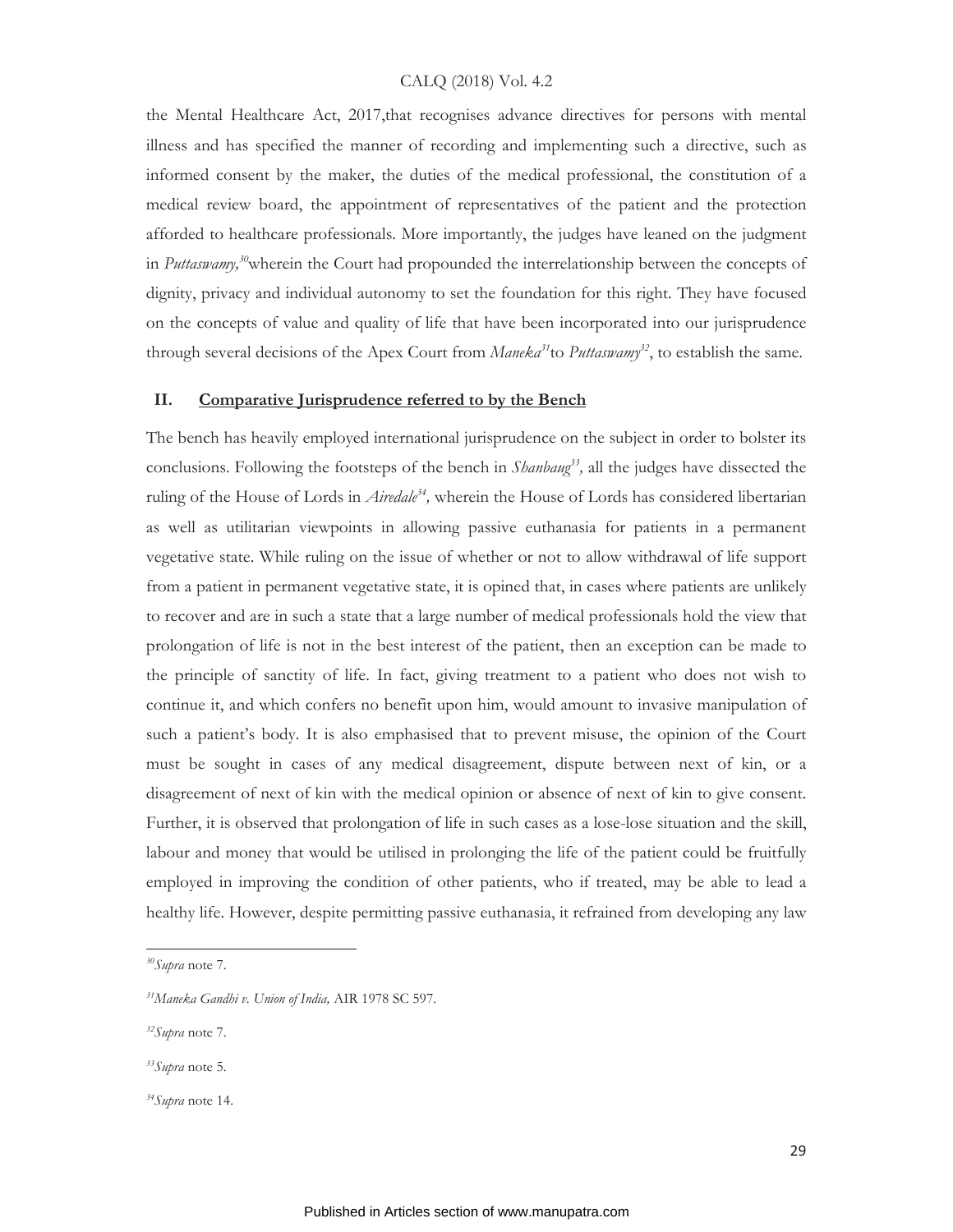with respect to the same and left the question for consideration with the Parliament. Further, reliance has also been placed by the bench on subsequent judgments with respect to assisted dying such as *R (on the application of Pretty) v. Director of Public Prosecutions<sup>35</sup>* that emphasised the utilitarian argument as well as the respect for patient autonomy. In addition, Chandrachud J. and Bhushan J. have considered the provisions of the Mental Capacity Act, 2005 enacted by the British Parliament that contains detailed provisions as to capacity to consent, appointment of guardian and medical opinion. <sup>36</sup>The guidelines propounded by Misra C.J. bear a close similarity with the provisions of this Act and it is interesting to note that the implementation of this Act has resulted into emphasis on better palliative care instead of withdrawal of treatment.

The bench has also extensively discussed the jurisprudence in the United States with respect to the right to refuse treatment and physician assisted suicide. However, the bench has only taken inspiration from the former and rejected the latter. Misra C.J., Chandrachud J. and Bhushan J. have discussed the provisions of the legislations in the States of Oregon, Washington, Montana and Columbia that provide for advance directives and safeguards with respect to their implementation. They have also referred to the decisions of the U.S. Supreme Court in *Cruzan v. Director, Missouri Department of Health<sup>37</sup> ,* wherein the Court upheld patient autonomy by declaring that in order to oblige the physician to end life support, the State would require a "clear and convincing evidence" of the patient's desire to do so. Further, Misra C.J. and Bhushan C.J. have relied on the ruling in *Vacco v. Quill<sup>38</sup>*, wherein the Court upheld a ban on physician assisted suicide by the State of New York and distinguished between physician assisted suicide and allowing a patient to refuse life support, opining that the latter was permissible as a part of the common law right of bodily integrity and individual autonomy. Similarly, Chandrachud J. and Bhushan J. have discussed the opinion of *Cardozo* J. in the ruling by New York Court of Appeals in *Schloendorff v. New York Hospital Trust<sup>39</sup>*, in order to hold that individual autonomy protects the right of an individual to direct removal of life support in cases of terminal illness.<sup>40</sup>

*<sup>35</sup>R (on the application of Pretty) v. Director of Public Prosecutions*[2001] UKHL 61.

<sup>36</sup> See *supra* note 9, at ¶626.

*<sup>37</sup>Cruzan v. Director, Missouri Department of Health*497 U.S. 261 (1990).

*<sup>38</sup>Vacco v. Quill*521 U.S. 793 (1997).

*<sup>39</sup>Schloendorff v. New York Hospital Trust*211 N.Y. 125 (1914).

<sup>40</sup> See *supra* note 9 at ¶467.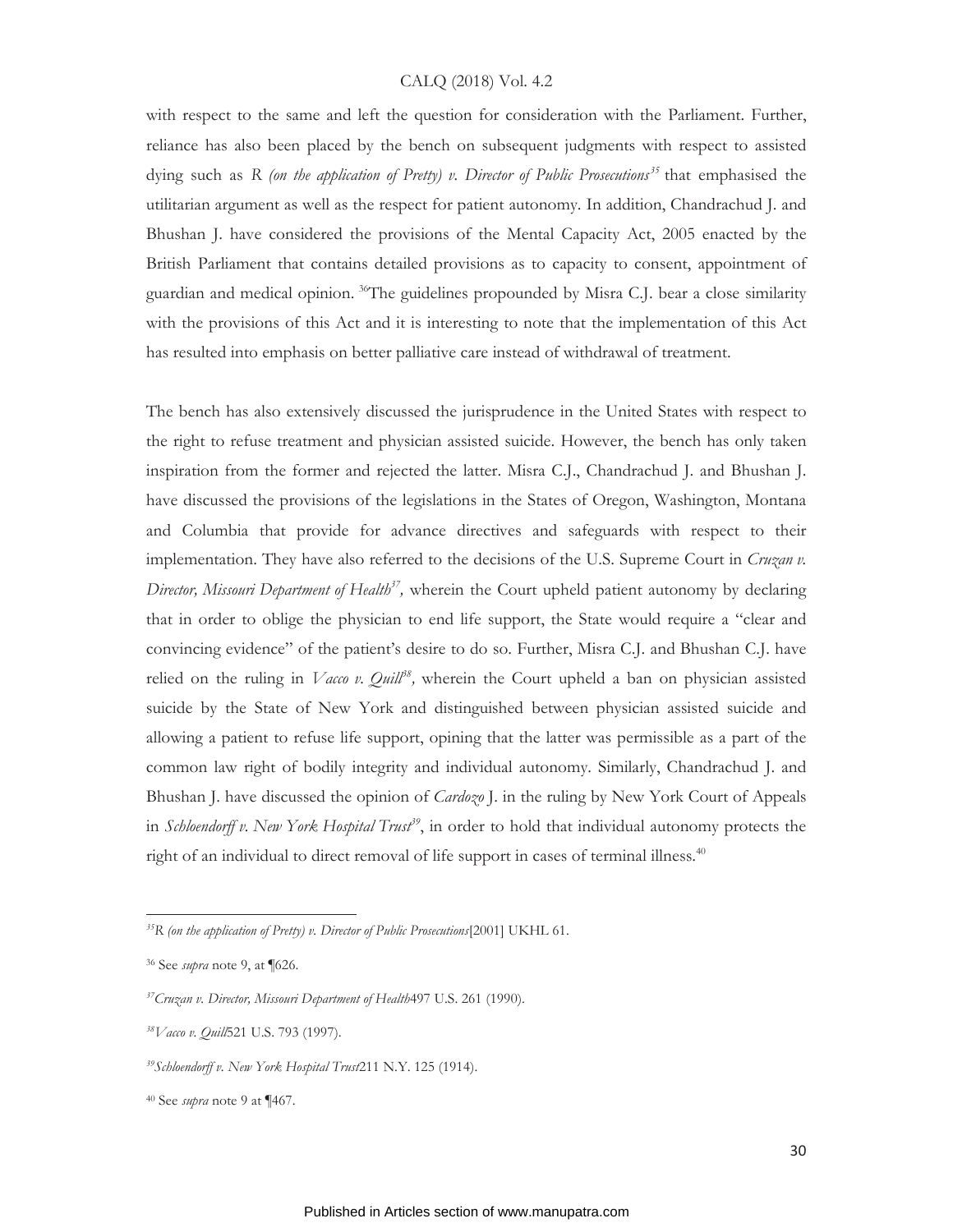Further, the bench has relied upon the jurisprudence in other jurisdictions such as Canada, Australia, Netherlands, Switzerland, Belgium and Singapore. For instance, Misra C.J. has cited the decision of the Supreme Court of Canada in *Carter v. Canada<sup>41</sup>*, wherein physician assisted suicide was permitted in cases such as grievous and irremediable medical conditions, when such a wish was expressed in clear terms by an adult capable of consent. He has also discussed the safeguards of the Parliamentary Joint Committee appointed in 2016, for the purpose of providing substantive and procedural safeguards<sup>42</sup>. Hehas also borrowed from the same, and formulated safeguards for implementing advance directives in India. Additionally, he has reviewed the position in Australia, where advance directives and the right to refuse treatment have been considered as common law rights, and the best interest of the patient is the applicable standard to determine whether treatment can be withdrawn. For e.g. the High Court of Australia in *Secretary, Department of Health and Community Services (NT) v. JWB and SMB<sup>43</sup>* , has held that common law protects the voluntary decisions of an adult person of sound mind as to what should be done to his/her body. In addition, he and Chandrachud J. have elucidated upon the rulings of the ECHR in *Pretty v. United Kingdom<sup>44</sup>, Haas v. Switzerland<sup>45</sup>* and *Lambert v. France<sup>46</sup> .*In these cases the Court observed that in 'end of life' situations the member States enjoy discretion, while striking a balance between the right to life and the autonomy of the patient, and permitting withdrawal of treatment. In such situations if sufficient safeguards are put in place, permitting passive euthanasia would not violate the obligations of the member States under the convention.

Further, the judges have mentioned the criteria set out by legislations in the Netherlands, Luxembourg and Belgium regarding the consent of the patient, i.e. the patient must have legal capacity, the medical state of the patient and his/her suffering, the presence of alternatives and the requirements of consulting other physicians etc.<sup>47</sup>These jurisdictions have prescribed these requirements very specifically and only allow euthanasia when any treatment is futile and the

*<sup>41</sup>Carter v. Canada*(2015) SCC 5.

<sup>42</sup> See, Hon. Kelvin K. Oglivie et al, *Medical Assistance in Dying: A Patient – Centered Approach: Report of the Special Joint*  Committee on Physician Assisted Dying, PARL.CA, https://www.parl.ca/Committees/en/PDAM.

*<sup>43</sup>Secretary, Department of Health and Community Services (NT) v. JWB and SMB*[1992] HCA 15.

*<sup>44</sup>Pretty v. United Kingdom*[2002] All E.R. (D) 286 (Apr.).

*<sup>45</sup>Haas v. Switzerland*[2011] ECHR 2422.

*<sup>46</sup>Lambert v. France*[2015] ECHR 545.

<sup>47</sup> See *supra* note 9 at ¶¶507 – 512.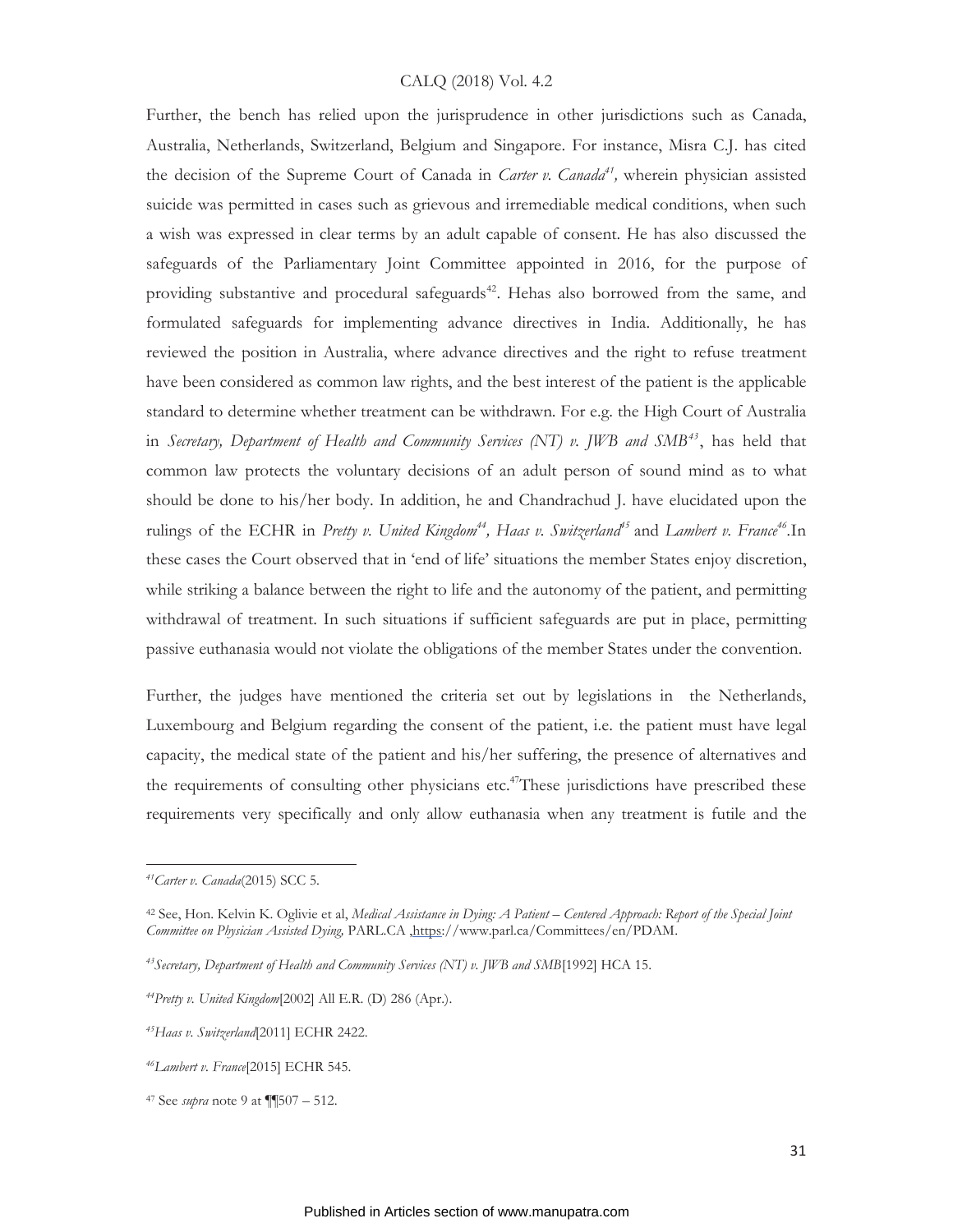suffering of the patient is unbearable and cannot be alleviated by other means. Furthermore, Bhushan J. has discussed the position in Switzerland wherein Articles 362 and 365 of the Swiss Civil Code, 1907 provide for execution and implementation of advance directives, and in Singapore, wherein the Advance Medical Directive Act, 1994 contains detailed provisions regarding the same.<sup>48</sup>

## **III. Procedure and Safeguards laid down by the Bench for the Issuance of Advance Directives and Attorney Authorisations–**

In view of the abovementioned jurisprudence, Misra C.J. has rooted the right to die in dignity, as is found in Article 21. Considering it a matter of constitutional interpretation and therefore an obligation of the Court, he has laid down certain procedures and safeguards with respect to advance directives and attorney authorisations, that have been agreed upon and supplemented by other judges on the bench. The guidelines provide that only an adult of sound mind and ability to communicate, relate and comprehend the consequences of executing the document may voluntarily execute such a document after having full knowledge and information. The document must reflect informed consent clearly, and unambiguously instruct as to when medical treatment may be withdrawn or further treatment may not be given for prolongation of life. In addition, it should also contain a provision for revocation by the executor and must also disclose the name of a guardian who will give consent to refuse or withdraw treatment in accordance with the advance directive. The latest advance directive will be given effect in cases where there is more than one, however, the guidelines do not provide for situations where the directive is ambiguous. The presence of two attesting witnesses is required, who should preferably be independent, and the document must be countersigned by a Judicial Magistrate of First Class (hereinafter, JMFC) who is supposed to record satisfaction as to the voluntariness and informed consent of the executor. A copy of the document along with a digital one is to be preserved with the JMFC to prevent any future manipulation and another physical and digital copy is to be preserved with the Registry of the jurisdictional District Court. Further, a copy is to be preserved by the local authority as well i.e. municipality or panchayat as the case may be. If the family members are unaware, they are to be informed and where there is a family physician, he must be informed as well.<sup>49</sup>

<sup>48</sup> See *supra* note 9 at ¶ 625.

<sup>49</sup> See *supra* note 18.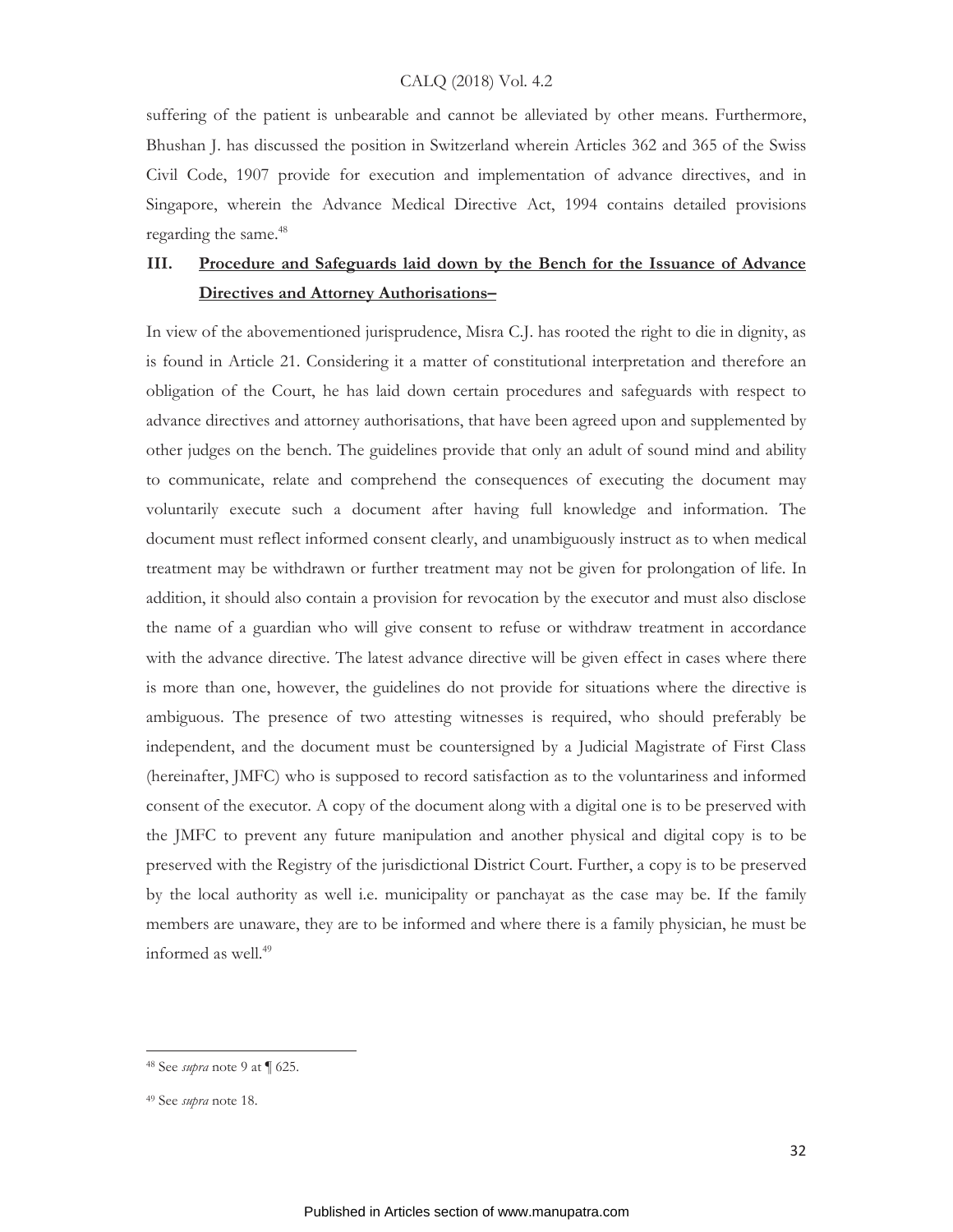The document can be given effect to at the instance of the doctor, only when the patient is terminally ill and after ascertaining the genuineness of the document from the JMFC. If the doctor has a conscientious or religious objection, then the hospital authorities are required to act. The doctor must inform the hospital authorities as to who will constitute a medical board consisting of the head of the treating department and three experts from various areas such as medicine, cardiology, nephrology etc. with experience in critical care and overall standing in the profession of atleast 20 years. The board shall then visit the patient in the presence of the nominated guardian and will certify whether or not the instructions in the document may be be carried out. If this preliminary opinion is in the affirmative, it will be communicated to the jurisdictional Collector, who will then constitute another medical board comprising of the Chief District Medical Officer as the chairman and three expert doctors from various fields such as cardiology, oncology, medicine etc. having a standing of atleast 20 years, except the doctors who were members of the previous board. If on visiting the patient, this board concurs with the opinion of the board constituted by the hospital, the decision will be communicated to the JMFC. The JMFC will then visit the patient at the earliest to authorise the implementation of the document. The executor is permitted to revoke the document at any stage prior to implementation by recording such revocation in writing.<sup>50</sup>

In cases where the medical board does not grant permission, it is open to the executor, or the relatives or even the doctor to file a writ petition under Article 226 before the High Court, and the Chief Justice of the said Court will be required to constitute a division bench to decide. It would be open to the High Court to constitute an independent medical board with the same qualifications as mentioned above and is also obliged to decide the matter expeditiously in the best interest of the patient. Further, there is no obligation to implement ambiguous directives.<sup>51</sup>Thus, the Court has provided comprehensive guidelines that will be applicable till the Parliament legislates on the subject.

In view of the experience in countries like the Netherlands<sup>52</sup> where advance directives have been permitted for a very long period of time, it is required to be seen that there is no lacuna in the implementation of these guidelines. In my opinion, the Court should have directed the

 $\overline{a}$ <sup>50</sup>*Id.*

<sup>51</sup>*Id.* 

<sup>52</sup> See, Sofia Morrati et al, *Advance Directives in the Netherlands: The Gap Between Legal Regulation and Medical Practice,* in SELF DETERMINATION, DIGNITY AND END OF LIFE CARE: REGULATING ADVANCE DIRECTIVES IN INTERNATIONAL AND COMPARATIVE PERSPECTIVE, 287 – 298 (S. Negri ed., 2012).